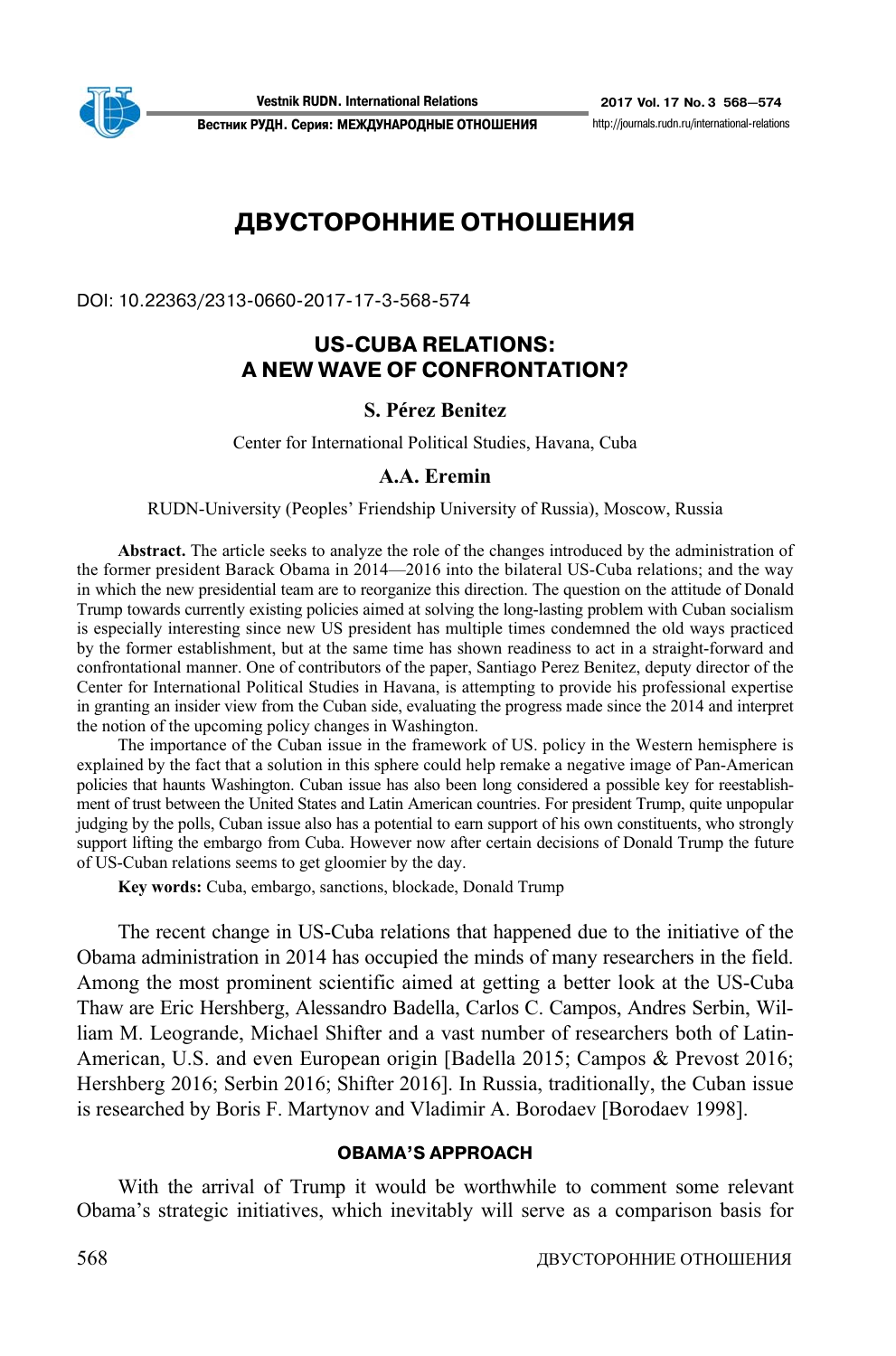the future course of US-Cuba relations. Former president's approach to the Cuban issue can be characterized by the following traits.

1. Rapid growth of priority regarding US-Cuba relations. It is now evident that after 17 of December 2014 the topic of Cuba started gaining significant importance since it was one of the few indisputably positive moments in the political course of the former president. Not only was the initiative to soften the tensions supported by the US population, but also by Cubans, Latin-American countries and practically the rest of the world.

2. Exceptionality of the United States. President Obama was the first president of the United States to visit Cuba for almost a century. At the same time, he felt the right to publicly criticize and pressure the Cuban leaders to introduce societal changes. This type of behavior in the international relations is called «arrogance of power» and could be perceived as an attempt to meddle in the internal affairs of a sovereign state [Leogrande 2015]. This is generally part of the notion that exceptional strategic and political position of the United States gives them right to perceive states like Cuba as a part of their sphere of influence. At the same time, former president was subjected to a certain amount of pressure from the US establishment, which demanded specific progress on US agenda given the perception that Cuba did not make any expected concessions.

3. Dismantling anti-imperialism. All of Obama's symbolic oratory display and his performance in Cuba was intended, among other objectives, to dismantle the negative historical image that the US had had in the Cuban people with its deep roots and motives<sup>1</sup>.

4. Reaching out to Latin America**.** With the new policy towards Cuba, Obama wanted to show that the US no longer pursued an imperialist vision regarding Cuba. The United States sought to redress its lacerated ideological, social and political hegemony on the continent, which it sees as its own, in the face of the advance of other international actors, especially China, Russia and the EU [Leger, Tzili 2016].

5. Amplified policy of change**.** Although the strategy of legitimizing the internal counterrevolution and attributing international projection to it to some extent remained with Obama; the new approach of Obama sought to extend the American influence to all the Cuban society, especially to the sectors identified in this visit. Among those: religious people, self-employed population, youth, civil society, state and partisan officials. By doing so former president directly included Cuban community in US to the equation of the «changing the system» in a form of reconciliation of the nation. The novelty of this was in the attempt to minimize the visibility of the US agencies, embassies and other governmental actors in relation to promotion of changes in Cuba, substituting it with the «change by the hands of others» [Lancinski 2015]. The media presented such policies of the last two years of Barack Obama's administration as a direct concern for the wellbeing of ordinary Cuban population. This perfectly falls in order with the 2015 US National Security Strategy which promoted the principle of «strategic patience», meaning that changes in Cuba should happen naturally and gradually alongside with the disappearance of antagonism tendencies in the relations and self-defense reactions<sup>2</sup>.

 $\overline{a}$ 

<sup>&</sup>lt;sup>1</sup> World News tonight with David Muir, March 21, 2016. URL: http://abcnews.go.com/US/presidentobama-family-arrive-cuba-historic-visit/story?id=37791583 (accessed: 13.04.2017). 2

<sup>&</sup>lt;sup>2</sup> National Security Strategy 2015. URL: http://nssarchive.us/wp-content/uploads/2015/02/2015.pdf (accessed: 13.04.2017).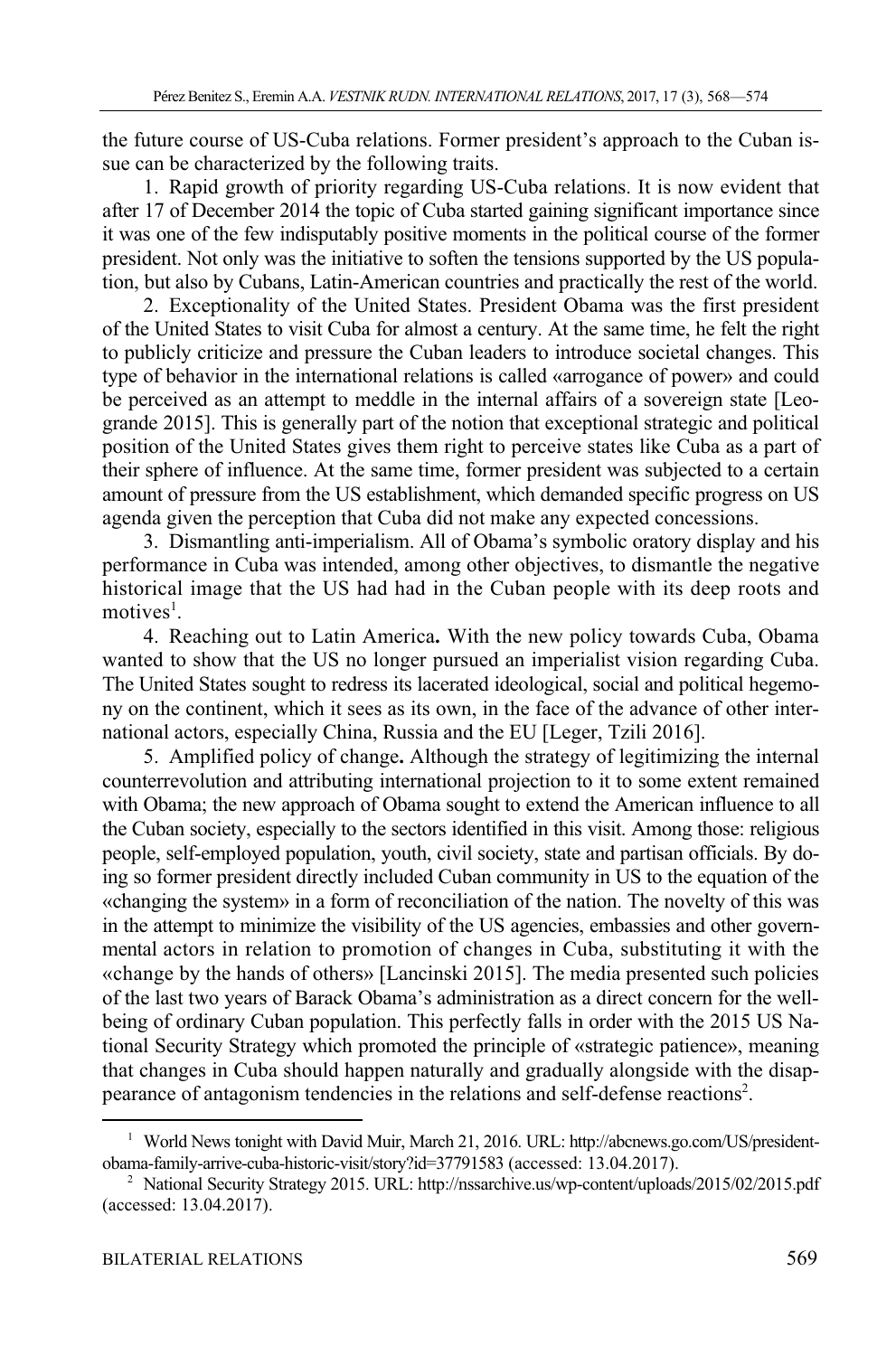6. Gradually lifting the blockade. Barack Obama subtracted political legitimacy from the scaffolding of the blockade which was undoubtedly positive. However, it is not done rapidly, but in a gradual, tailor-made manner with the emphasis of calibrating its consequences in accordance with the readiness of Cuban establishment to cooperate [Isacson, Kinosain 2016].

7. Making the course irreversible. With the adoption of a number of positive measures in the economic field, including the use of US currency, greater travel possibilities, joint ventures in the hotel area, agreement for flights and maritime travel; Obama administration sought to unleash dynamics in bilateral and cooperation ties that would be difficult to reverse in the future by the next administrations that turn out to be less committed to the relationship with Cuba. The support of business sector and general US population played here an important role. The emergence of specific interests alongside with the solution of common problems with Cuba, was also another strategic goal of US policy [Whitefield 2016; Lopez-Levi 2016]. The level of activism in the US-Cuban during the last two years was truly impressive. This includes 20 work groups on various topics and a special bilateral commission. There were 20 mutual visits on le ministry levels (7 from Cuban side and 13 from US) alongside with the 12 treaties in different spheres [Leiva 2015; Morris 2016].

And on the contrary, Trump is trying to enforce a practice when nothing that a previous administration has implemented can be tagged as irreversible and therefore the whole process could be compromised and undermined; especially since it was executed as a political directive and not in a form of law.

### **LOGICS OF TRUMP ADMINISTRATION**

The other direction is represented by the new general course that president Trump is attempting to implement — a more belligerent and nativist capitalism, which does not necessarily drift away from elements of Obama's previous strategy. It is seeking the same objectives, but in a more «impatient» way, favoring a more confrontational course of greater pressures, hostility, interference. All that is expected to stop the pace of progress in bilateral relations, produce a phase of instability and amplify criticism of Cuba at the international level, triggering campaigns of defamation and new multilateral pressures.

Donald Trump, although it would not make Cuba a high priority, is expected to intensify blockade, especially in the financial sphere [Mayer 2017]. He would seek to take away from Cuba the alleged benefits that, in the logics of his political and electoral rhetoric, granted Cuba the thaw with Obama in 2015 and  $2016<sup>1</sup>$ . This scenario with the Trump Trump does not exclude elements of cooperation with the Cuban government as some of those currently in the area of immigration, security, scientific exchange. At the same time, so-called unconventional wars or plans of subversion cannot be excluded.

<sup>&</sup>lt;sup>1</sup> Presidential Policy Directive «United States-Cuba Normalization», 14 October 2015. URL: http://beforeitsnews.com/obama/2016/10/presidential-policy-directive-united-states-cuba-normalization-2477737.html (accessed: 13.04.2017).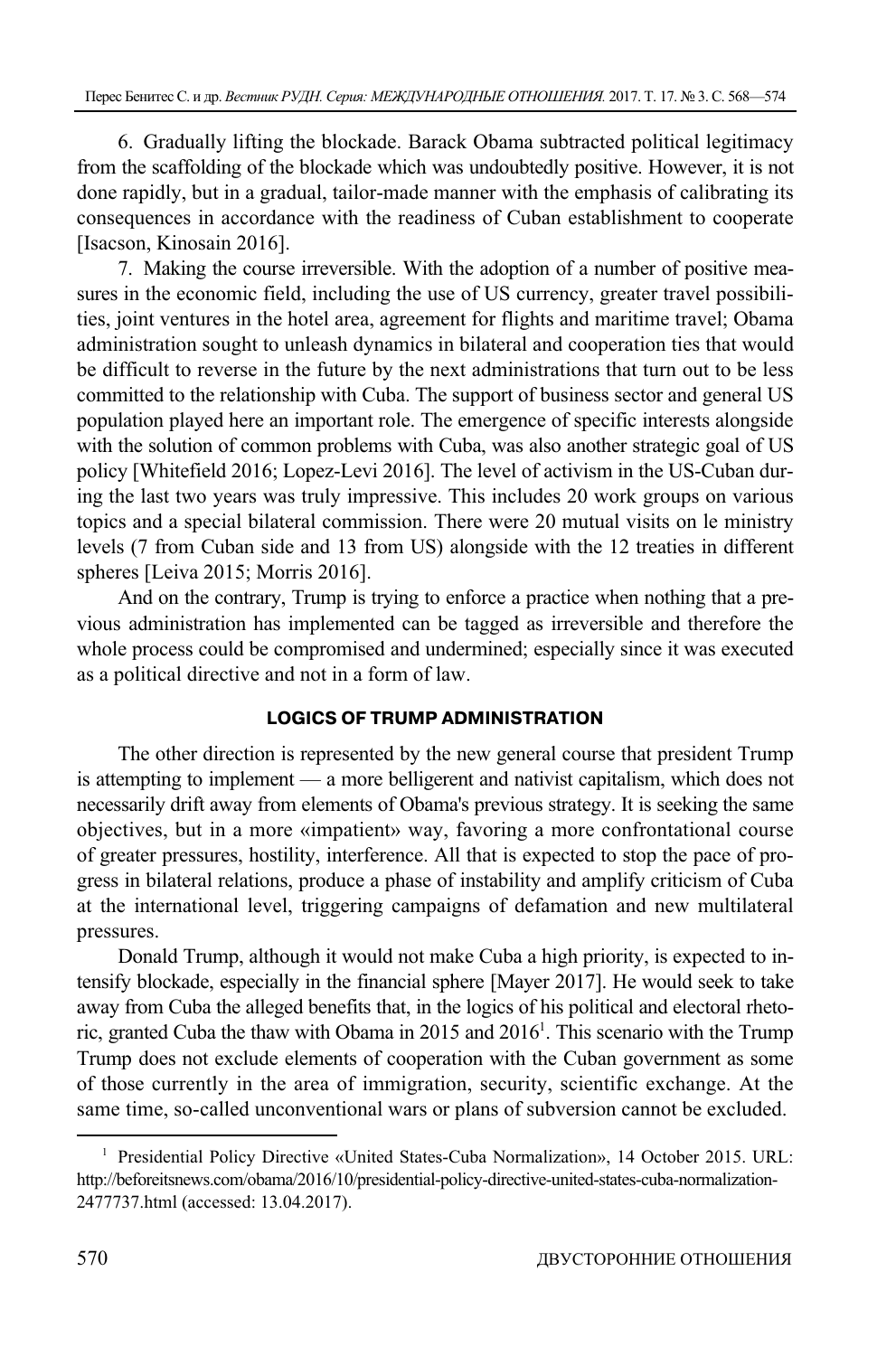These are the most likely reasons for a raise in hostility from Trump administration in relation to Cuba:

— the groups that support current president do not share his predecessor's explanation that the instruments of the previous hostility policy have failed. They believe that by employing the methods of confrontation, many typical for the Helms Burton  $act<sup>1</sup>$ , can achieve the system change more expeditiously;

— perception of Cuba's vulnerability due to the economic problems it faces as a result of the Venezuelan crisis;

— relative strategic and military weakness of Cuba, it can be named the weakest «enemy» of the United States in terms of military potential;

— reactions to criticism from the right wing regarding the lack of concessions from Cuba, especially concerning the demands in the fields of changes in political system, freedoms and human rights;

— actions of right-wing Cuban-Americans for having acted in favor of the Republicans in the elections in Florida. It would not be so much because of the electoral potential of Cubans (Democrats won the Dade and Broward County), but because of the role that Cuban-Americans play in the structure of United States Republican party;

— possibility of "making concessions" to the republican establishment, whose candidates to the White House advocated in the primaries for a tightening of relations with Cuba, especially Marco Rubio and Jeb Bush. The Republican Platform, approved by today's White House Chief of Staff, Reince Priebus, is very hostile against Cuba. Trump's comments following the death of Fidel Castro in November 2016 are precisely along those lines<sup>2</sup>;

— the vision that Latin America does not continue to support Cuba with the same intensity and in the same way that it did in the years 2010—2015, given the changes to the right in the region [Serbin 2016];

— attempts to measure the "resistance" the new country's leadership can offer from 2018 to external actions, including provocations from US-backed counterrevolution movements;

— failure to realize important US business and economic interests in Cuba that theoretically may have the potential to curb eventual hostile government policies of Trump.

On June 17, 2017 Donald Trump publicly denounced the changes implemented during Obama's presidency, naming them inefficient and their terms unfavorable for the United States. During his speech, he had mentioned that it would not necessarily mean a complete shutdown of all the recent initiatives, just a renegotiation that should help to introduce a much better deal for the USA. However, such a blunt position does set resolution of the most crucial issues between Cuba and U.S. even further away and undermines the very foundation for any potential fruitful cooperation.

 $\overline{a}$ 

<sup>&</sup>lt;sup>1</sup> Cuban Liberty and Democratic Solidarity Act, 1996. URL: https://www.gpo.gov/fdsys/pkg/PLAW-104publ114/html/PLAW-104publ114.htm (accessed: 13.04.2017). 2

How Donald Trump responded to the death of Fidel Castro, «a brutal dictator». Washington Post, 26 November 2016. URL: https://www.washingtonpost.com/news/the-fix/wp/2016/11/26/here-isdonald-trumps-reaction-to-fidel-castros-death/?utm\_term=.406f339dae37.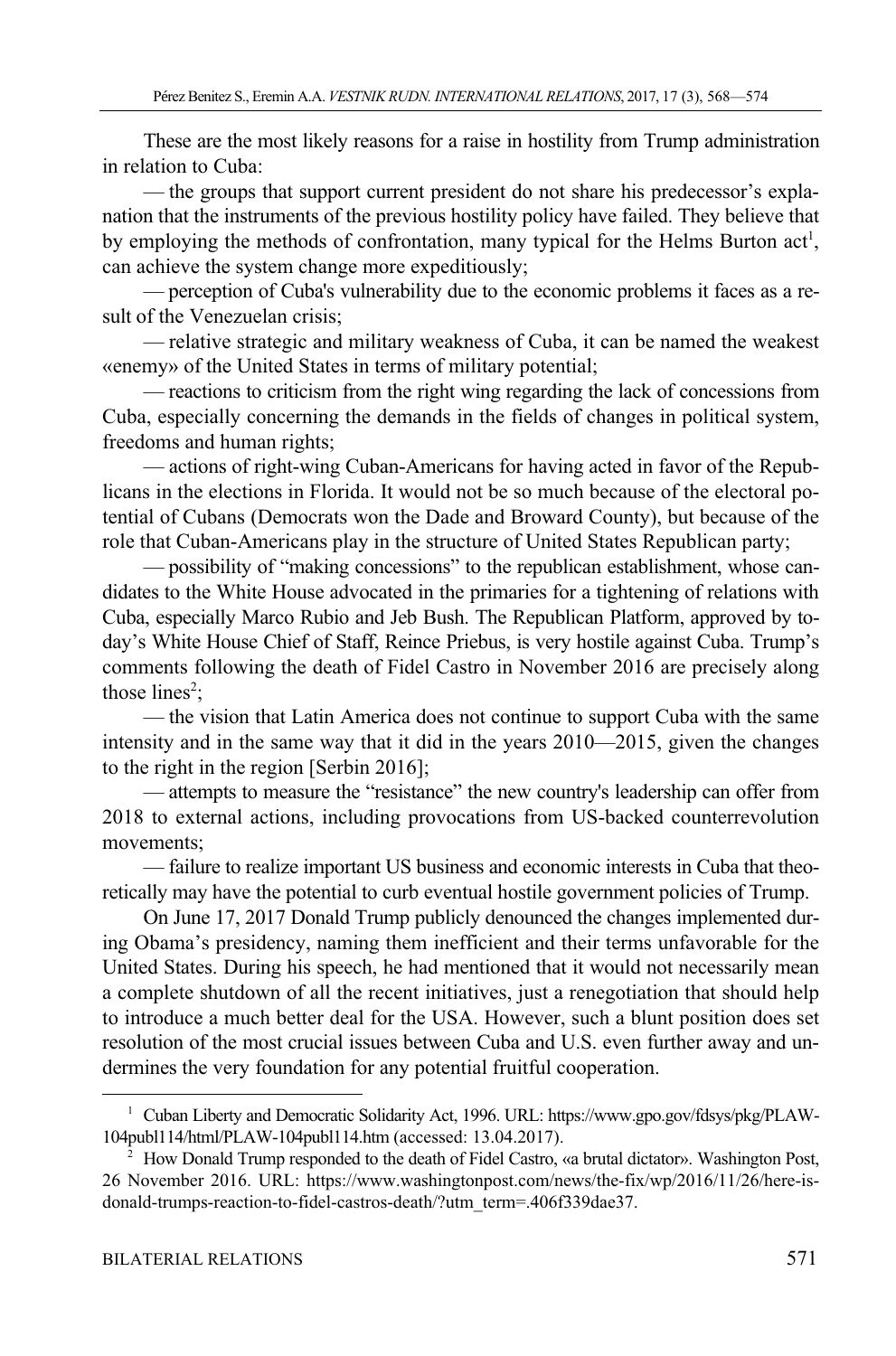\*\*\*

It would be unreasonable to expect the new administration to impose the former president's Bush previous scenario. The rupture of diplomatic relations, or the sensitive economic interest of the United States in Cuba is most likely to cause more collateral damage, especially when the US general population's attitude is favorable to a more cooperative approach to United States — Cuba relations. Recent years have shown that soft power has proven in many cases to be more effective than the direct confrontation, economic and political sanctions. Such pressure only promotes the self-protection tendencies in the internal politics of that state, fueling the ideological struggle, thus leading to fewer possibilities for improving the situation. Even though republican supporters generally don't see Cuban direction in US foreign policy as economically and politically prominent, the fragile public opinion situation the party has been subjected to after the first contradictory steps of the new administrations concerning the issues of immigration imply the necessity to limit potential radical and intense policy changes [Zanona 2016].

At the same time, Donald Trump has been well-known for his critical position towards Cuba. He has already become famous worldwide for his hasty decisions, so it is hardly a surprise that despite the common sense, massive profits and public opinion he is still determined to enforce his confrontational model of US-Cuba relations. The most crucial questions are still unknown: "To what degree will the set-back occur?", "Which areas of cooperation are to be targeted?". The answers are most likely to determine the fate of the Cuban issue in Latin America and possibly the very future of the Inter-American system itself.

#### **REFERENCES**

- Badella, A. (2015). Obama and US Democracy Promotion in Cuba: New Strategies, Old Goals? *Caribbean Journal of International Relations & Diplomacy*, 3 (2), 7—35.
- Borodaev, V.A. (1998). Cuba: Look Before Leaping. *International Affairs*, 44 (5), 66—70.
- Campos, C.O. & Prevost, G. (2016). Cuba in the Western Hemisphere: What Has Changed? *International Journal of Cuban Studies*, 8 (2), 142—163. DOI: 10.13169/intejcubastud.7.2.0142.
- Hershberg, E. (2016). Introduction: US-Cuba Diplomatic Rapprochement and Washington's Relations with Latin America. In: *A New Chapter in US-Cuba Relations*. NY: Palgrave McMillan, p. 1—13.
- Isacson, A. & Kinosain, S. (2016). U.S. Policy Toward Cuba: Is the U.S. Embargo Coming to an End? Washington Office on Latin America. URL: https://www.wola.org/analysis/u-s-policytoward-cuba-u-s-embargo-coming-end (accessed 15.05.2017).
- Lancinski, P. (2015). Normalization of US-Cuban Relations: Obama Doctrine and International Security in the Western Hemisphere. *Securitologia*, 22 (2): 5—16; DOI: 10.5604/18984509.1203722.
- Leger, T. & Tzili, E. (2016). Cuba, la proliferación institucional y el futuro de la política hemisférica. *Anuario de Integración*, edicion especial, 367—381.
- Leiva, M.A. (2015). *View from Havana on Cuban-U.S. Relations*. Washington D.C.: Huffington Post.
- Leogrande, W.M. (2015). Normalizing US—Cuba relations: escaping the shackles of the past. *International Affairs,* 91 (3), 473—488.
- Lopez-Levi, A. (2016). Cuba-US: The December 17 Agreement in the Rationale of Asymmetric Relations. In: *A New Chapter in US-Cuba Relations.* Ed. by E. Hershberg, W.M. LeoGrande. New York: Palgrave McMillan, p. 27—40.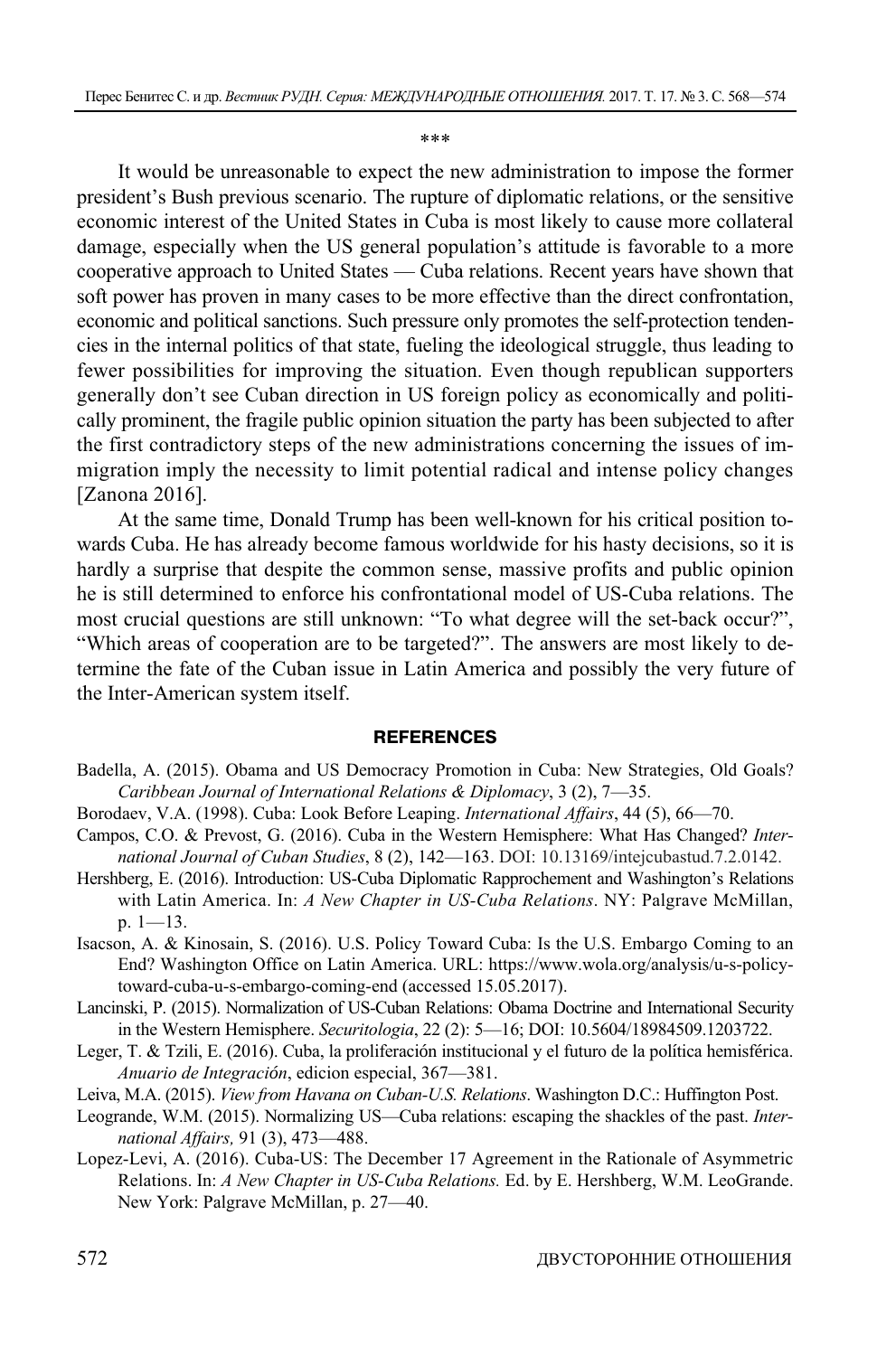- Mayer, M. (2017). Migration and Border Security under the Trump Administration. Washington Office on Latin America. URL: https://www.wola.org/analysis/migration-border-security-trumpadministration (accessed 11.05.2017).
- Morris, E. (2016). How Will US-Cuban Normalization Affect Economic Policy in Cuba? In*: A New Chapter in US-Cuba Relations.* Ed. by E. Hershberg, W.M. LeoGrande. New York: Palgrave McMillan*,* p. 115—127.
- Serbin, A. (2016). Onstage or Backstage? Latin America and US-Cuban Relations. In: *A New Chapter in US-Cuba Relations*. NY: Palgrave McMillan, p. 179—189.
- Shifter, M. (2016). The US-Cuba Thaw and Hemispheric Relations. *Current history*, 115 (778), 75—76.
- Whitefield, M. (2016). *Obama moves to make Cuba policies 'irreversible'*. Miami Herald. URL: http://www.miamiherald.com/news/nation-world/world/americas/cuba/article108195527.html (accessed 12.05.2017).
- Zanona M. (2016). Trump and Cuba: A murky future*. The Hill.* URL: http://thehill.com/policy/ transportation/308007-trump-and-cuba-a-murky-future (accessed 03.06.2017).

Received: 14.06.2017

**For citations:** Pérez Benitez, S., Eremin, A.A. (2017). US-Cuba relations: A new wave of confrontation? *Vestnik RUDN. International Relations,* 17 (3), 568—574. DOI: 10.22363/2313-0660-2017- 17-3-568-574.

**About the authors:** *Pérez Benitez Santiago* — Deputy Director of the Center of International Studies in Havana, Cuba (e-mail: stgo1perezbenitez@gmail.com).

*Eremin Arkadiy Alekseevich* — assistant at the department of Theory and History of International Relations of the Peoples' Friendship University of Russia (RUDN University) (e-mail: 79151775018@yandex.ru).

DOI: 10.22363/2313-0660-2017-17-3-568-574

## **ОТНОШЕНИЯ США И КУБЫ: НОВЫЙ ВИТОК КОНФРОНТАЦИИ?**

### **С. Перес Бенитес**

Центр международных политических исследований, Гавана, Куба

#### **А.А. Еремин**

Российский университет дружбы народов, Москва, Россия

В рамках данной статьи подробно рассматривается изменение ситуации в американо-кубинских отношениях по вопросу ослабления политических и экономических санкций, инициированного администрацией предыдущего президента США Барака Обамы; а также приводится прогноз развития этого направления внешней политики Соединенных Штатов при администрации Дональда Трампа. Осмысление взглядов нового президента США на кубинскую проблему представляет беспрецедентный интерес в ключе общей стратегии нового истеблишмента относительно Латинской Америки в целом. Кубинский вопрос, являющийся пережитком идеологической борьбы времен холодной войны, не теряет важности по сей день, так как по мнению научного сообщества именно его решение станет своего рода «ключом» к Латинской Америке, а также создаст необходимый базис для преодоления политической, экономической и социальной фрагментации региона.